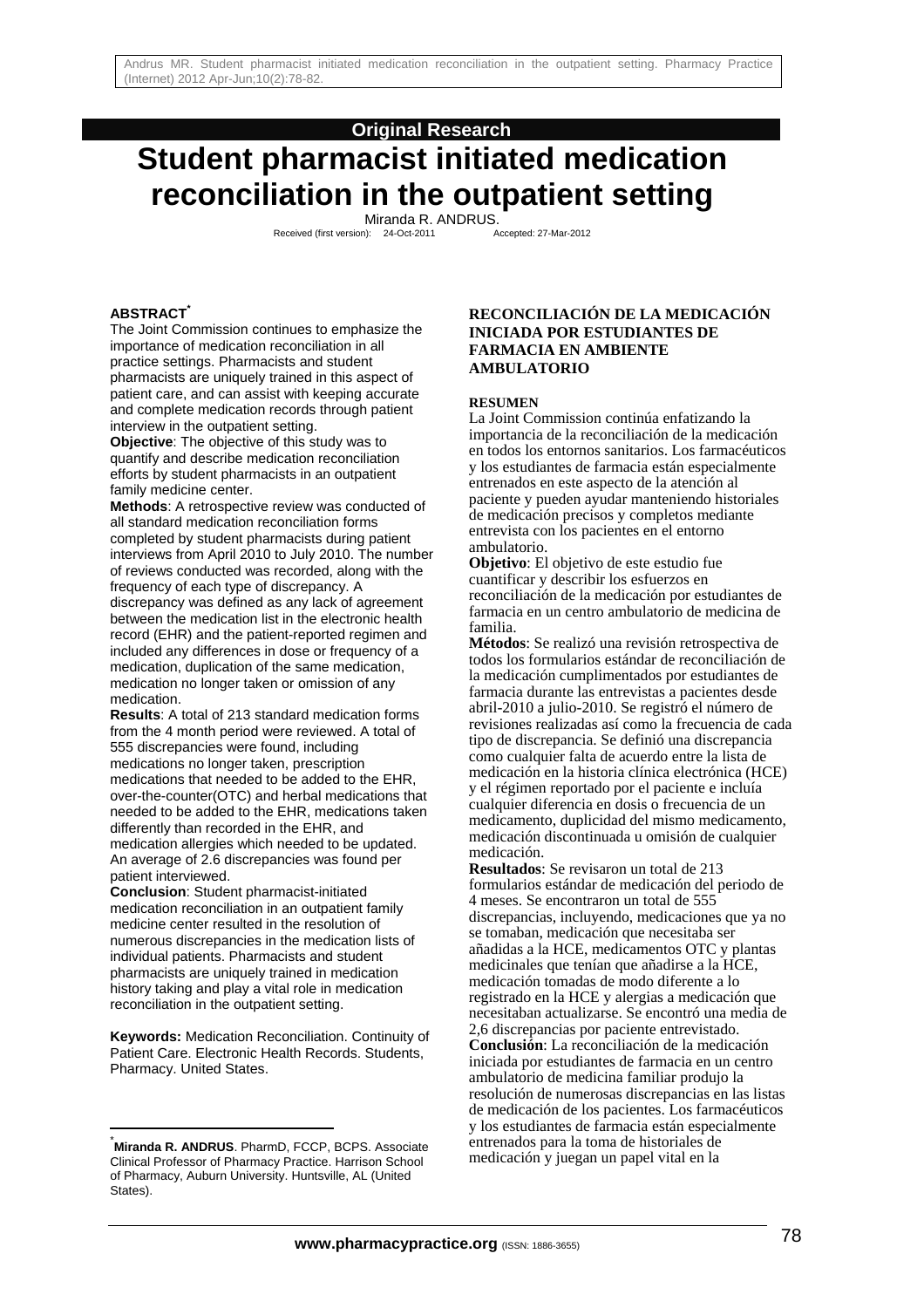reconciliación de la medicación en ambiente ambulatorio.

**Palabras clave:** Reconciliación de Medicamentos. Continuidad de la Atención al Paciente. Historias Clínicas Electrónicas. Estudiantes de Farmacia. Estados Unidos.

## **INTRODUCTION**

The Joint Commission includes medication reconciliation in ambulatory health care as a national patient safety goal.<sup>1</sup> The 2011 goal specifically states: "Maintain and communicate accurate patient medication information". Medication reconciliation is agreement between the medications the patient is taking and the medication list in the medical chart. It is a detailed, accurate and complete account of all medications the patient is taking and exactly how they are taking them. This can be a difficult goal to achieve in outpatient primary care, as patients often visit multiple physicians and purchase numerous over-thecounter (OTC) products for self-treatment. The growing widespread use of electronic health records  $(EHR)$  helps with maintaining more accurate medication lists, as everything prescribed in the system is recorded automatically in the medication list. However, most EHRs do not yet communicate with physicians in outside practices, and do not capture OTC products unless they are specifically added to the list. Also, medications may not be discontinued or removed from the list when the course of therapy is completed, a dose is changed, or the medication is no longer being taken. EHRs may give a false sense of accuracy of medication lists, which must be continually verified. Maintaining accurate medication records for each patient can be a time-consuming task requiring ongoing monitoring at each patient appointment.

A study conducted by Bedell and colleagues in a large outpatient practice which used paper medical records identified a large number of medication  $record$  discrepancies. $2$  Patient medication bottles and patient reports were prospectively compared to the medical record and discrepancies recorded (any difference between the list of medications in the medical record and what the patient actually took). In 312 patients, a total of 545 discrepancies were found (mean of 1.7 discrepancies per patient). The authors noted that their patient population was well educated and of high economic status, however, 76% of patients had a discrepancy in their medication list. Over half (51%) of discrepancies were from patients taking medications which were not recorded in the medical record. Older age and a higher number of medications were the most significant correlates of discrepancies.

Studies have also demonstrated the importance of medication reconciliation in outpatient settings which use an EHR. In an older study by Wagner and Hogan, a large number of inaccuracies in medication lists were identified in a practice which used a locally developed  $EHR$ <sup>3</sup> Medication lists in the EHR system were compared with what the patient was taking at 117 patient visits. The physician recorded any discrepancies noted. Patients were taking an average of 5.67 medications. The proportion of medication records that were complete without missing medications was 37%. The most common cause of discrepancies was related to what the patient was actually taking, as they often stop, start or adjust medications on their own. The second most common cause of discrepancies was changes made to medications from outside physicians.

In a study by Orrico, registered nurses conducted medication reconciliation during routine advice-line phone calls when patients called in for acute complaints.<sup>4</sup> The majority of patients were young (mean age 42, SD 14 years) females (81.2%) calling in for acute infectious processes. In 85 outpatient calls, 407 medication entries into an electronic medical record were identified. Of those, 233 (57.2%) did not match information obtained by the nurse. An average of 2.7 discrepancies per patient was identified, with the highest percentage being medications no longer taken (70.4%). The majority of medication discrepancies were for classes with defined lengths of therapy such as antiinfectives, anti-inflammatories, and analgesics which had not been given an end date. The percentage of medications taken differently than noted on the EHR was only 2.6% in this study.

In a study by Manley and colleagues at an outpatient hemodialysis center, clinical pharmacists conducted 215 medication interviews in 63 patients over a 5-month period.<sup>5</sup> Patients typically underwent dialysis 3 times per week and were asked by nurses at each visit if they had sought care elsewhere since the last treatment. Nephrologists also assessed patients 2-3 times/week. During the study period, 60% of patients had at least one discrepancy identified by the pharmacists. Medication record discrepancies were identified in 30.2% of the interviews conducted. The mean number of discrepancies per patient was 1.7 (SD=1.3) (range 1-7). This included drug not in record, drug has different directions, drug no longer taken by patient, and drug dose changed. The most common discrepancy was drug no longer taken by the patient (46.0%), followed by dose discrepancy (34.5%).

In a study by Ernst and colleagues, clinical pharmacists participating in a prescription-renewal clinic by telephone reviewed the accuracy and completeness of medication orders in an EHR for which a refill was requested.<sup>6</sup> Medication discrepancies (including taking a medication not listed in the record, not taking a medication listed in the record, or different dosage or directions) were found for 26.3% of prescription renewal requests. A majority of discrepancies found (58.8%) were due to prescriptions that the patients were taking which were not recorded in the medical record. However, the EHR had been recently implemented and prescribers were still allowed to hand write or call in prescriptions which may not have been recorded in the EHR. Also, the pharmacist did not review the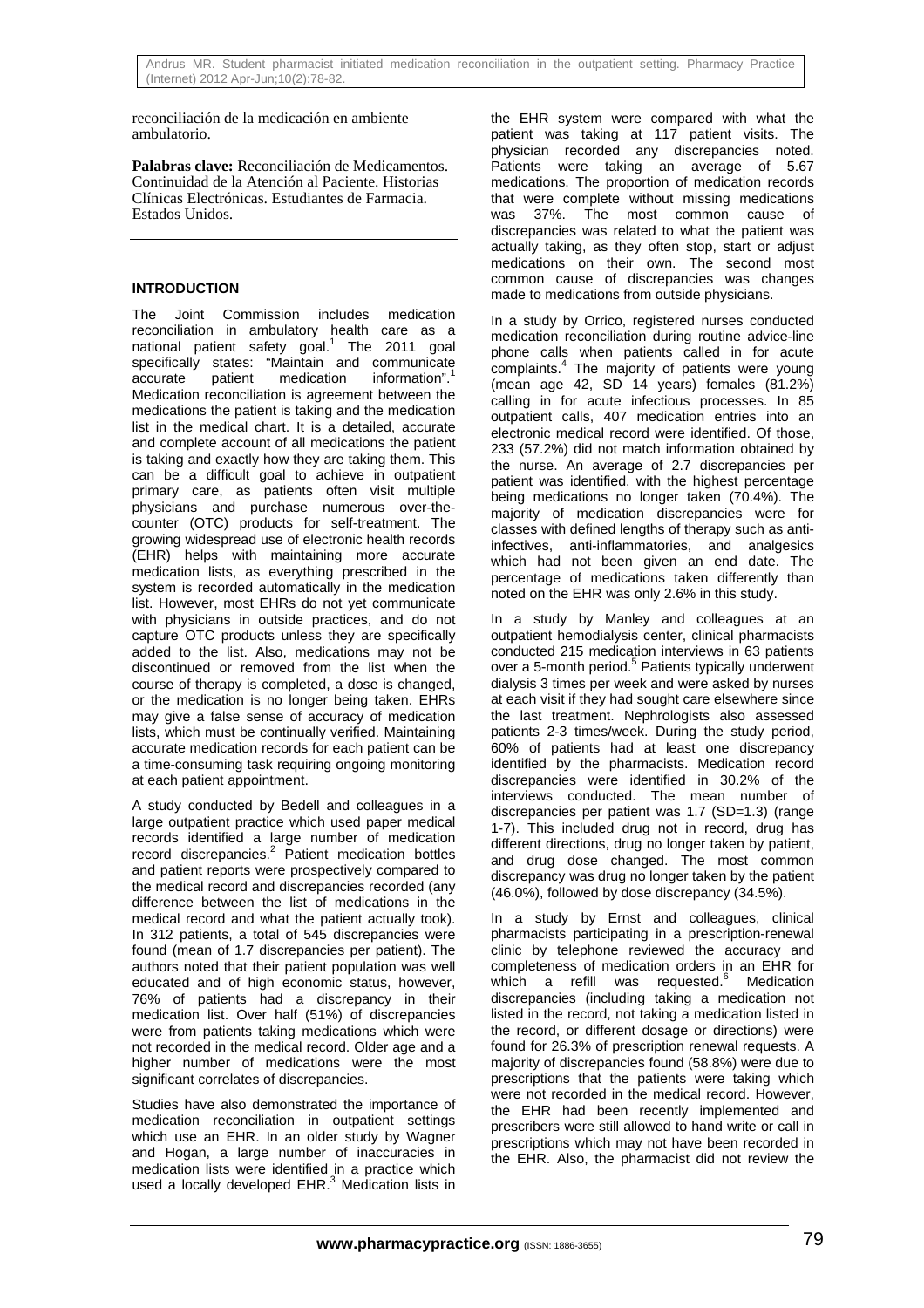complete medication list, but only the medications which were being inquired about.

In a study by Peyton and colleagues, an intervention to improve the accuracy of nurseconducted medication reconciliation was evaluated.<sup>7</sup> The study objectives were to determine the baseline accuracy of nurse-conducted medication reconciliation in an outpatient internal medicine clinic, and to assess the effect of pharmacist-provided education interventions to improve the accuracy of medication reconciliation. In the first phase, the nurse completed medication reconciliation forms in the standard manner with each patient. Then the pharmacist reviewed the forms from 90 randomly selected patients and compared them to the patient's 2 previous forms. The pharmacist also spoke with the patient or caregiver to verify the medication list, and called the patient's pharmacy if necessary. After these results were collected, they were shared with the nursing and medical staff. Nursing staff attended a 20 minute educational session conducted by<br>
pharmacists on medication reconciliation. pharmacists on medication reconciliation. Physicians attended a 10 minute educational session. Also, an automated phone call to remind patients of their appointments was modified to encourage them to bring their medications to the appointment.

The second phase was conducted after the educational interventions, and the same process was repeated of medication reconciliation by nurses and pharmacists for 90 patients. In the first phase, only 14.4% of medication reconciliation forms were correct. In the remaining incorrect forms, 269 errors were found (omitted prescriptions, omitted OTC medications, listed medications that the patient was not taking, incorrect directions, or incorrect strength). After the educational intervention, 18.9% of medication reconciliation forms were correct, and the incorrect forms contained 220 errors. The mean number of errors per patient decreased from 3.0 (SD=2.7) in the first phase to 2.4 (SD=2.3) in the second phase (p=0.14). Even though the accuracy of medication improved with the intervention, a large number of errors will still found. This highlights the complexity of medication reconciliation and the special skills that pharmacists bring to the process.

A prospective study by Varkey and colleagues examined the prevalence of medication discrepancies in an outpatient setting and evaluated an intervention to reduce these discrepancies.<sup>8</sup> The intervention was targeted to patients as well as providers. Patients in the first phase of the study (n=54) were provided usual care and the medication history obtained was documented by the provider in the EHR. In the second phase of the study 50 patients were mailed letters before their appointments to remind them to bring their medication bottles or an updated medication list to their clinic appointment. They were then asked to verify and correct an EHR generated medication list. Providers in this phase were educated on the importance of and how to conduct medication reconciliation, as well as given performance audit results compared to that of their peers on a weekly basis. After each phase, a study nurse obtained the most accurate medication list by telephone or email contact or by reviewing the patient's medication bottles. This list was then compared to the EHR medication list generated by the physician.

In phase 1, only about 5% of patients brought in their medications bottles, and a medication list was completely missing for the physician note in 26% of patients. In phase 2, 52% of patients brought in their medication bottles and only 6% of physician notes lacked a medication list. The intervention resulted in an overall decrease in visits with any medication reconciliation discrepancies from 98.2% in phase 1 to 84% in phase 2 (p=0.0134). The provider's documented medication list improved from only containing 47% of the medications the patient was taking in phase 1, to 93% in phase 2. The most common error noted in this study was complete omission of a medication from the EHR. This highlights the importance of not only verifying the name, dose, route and frequency of medications already recorded, but also assessing the list for completeness.

In an outpatient study performed in Nigeria by Yusff and colleagues, pharmacist involvement in medication histories for 324 patients significantly increased the frequency and depth of medication information documented.<sup>9</sup> Documentation of prescription drugs increased from 68.9% at baseline to 100% after pharmacist intervention, over-thecounter medication documentation increased from 25.1% to 96.9%, and herbal drug use documentation increased from 10.7% to 85.5% (p=0.0001 for all). Even though this study reported an increase in thorough documentation instead of a decrease in discrepancies, it highlights that medication lists in medical records are often incomplete.

Pharmacists play a key role in correcting and reconciling discrepancies in medication records in outpatient settings. They have extensive training<br>and expertise in pharmacotherapy, patient and expertise in pharmacotherapy, interviewing, assessment of adherence and patient counseling. Medication reconciliation is important in all patient care settings to prevent drug interactions, therapeutic duplication, unnecessary side effects, and other medical errors. Pharmacists working in the outpatient setting can play a role in reconciling medication lists through direct patient interview, examining pill bottles, or calling dispensing pharmacies for verification. The objective of this study was to quantify and describe medication reconciliation efforts by student pharmacists in an outpatient family medicine center.

# **METHODS**

The practice site is a large family medicine outpatient clinic and staffed by approximately 36 family medicine residents and 8 attending physicians with an average of 2300 patient encounters per month. The patient population is varied and includes obstetric, pediatric and adult patients. The insurance mix consists of 34% Medicare, 34% Medicaid, 28% private insurance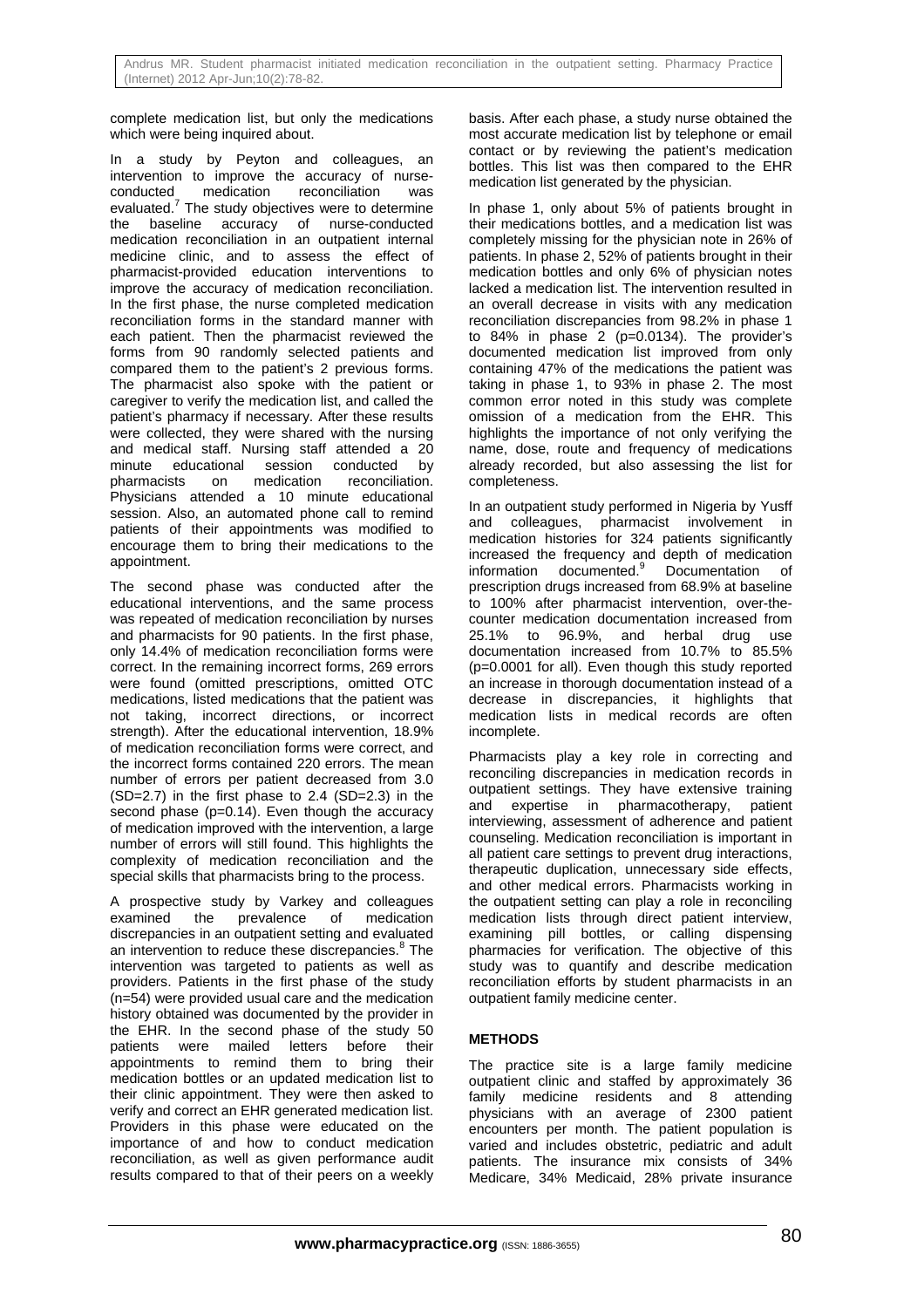Andrus MR. Student pharmacist initiated medication reconciliation in the outpatient setting. Pharmacy Practice (Internet) 2012 Apr-Jun;10(2):78-82.

and 4% uninsured. In 2006 the practice implemented an EHR and phased out paper charts. The EHR contains a list of current and past medications, which includes all prescriptions written by physicians in the practice. Prescription medications from outside physicians and OTC products can be entered into the list as a medication record. However, there are still many discrepancies when reconciling these lists, including both medications not deleted when discontinued, and medications not added from outside physicians or which the patient has purchased OTC.

The pharmacy student preceptor developed a standardized medication reconciliation form for use in the family medicine center in April of 2010. The form included space for recording medications added to the EHR such as medications prescribed by outside physicians and specialists, OTC and herbal medications added to the EHR which the patient reported, and medications that were discontinued from the EHR (moved to the past medication list). Medications taken differently than prescribed in the EHR could also be recorded, such as a medication prescribed twice a day, but only being taken once a day. The frequency of use of PRN medications could be noted for assessment by the physician. Refills requested by the patient could be recorded, and updates to medication allergies could be noted. Patient counseling performed during the interview could also be documented on the form.

Student pharmacists performed medication histories on patients waiting to see their physician and updated the electronic medication list in the EHR. This included reviewing medication bottles if brought to the appointment and calling pharmacies if necessary. Students concentrated on patients with chronic medications requesting refills with the longest wait time for the physician. No patients were specifically excluded from the reviews, and the same patient could be encountered by a pharmacy student at multiple appointments on different dates. Students then recorded changes made on the standardized medication reconciliation form and left this outside the patient exam room as a summary for the physician of any changes or discrepancies in the medication list. The pharmacy student did not speak directly with each with each physician, but was available for questions. A copy of this form was turned into the pharmacy student preceptor. Student pharmacists performed medication reconciliation approximately 1 or 2 half days per week. Patients not seen by a student pharmacist received usual care, with medication reconciliation performed by the physician.

The researcher received approval from the practice site and the university's institutional review board to conduct the research. A retrospective review was conducted of all standard medication reconciliation forms completed during patient interviews from April 2010 to July 2010. The number of reviews conducted was recorded, along with the frequency of each type of discrepancy. A discrepancy was defined as any lack of agreement between the medication list in the EHR and the patient-reported

| Table 1. Medication discrepancies recorded (n=555) |            |
|----------------------------------------------------|------------|
| Discrepancy                                        | N(%)       |
| Medications no longer taken                        | 234 (42.1) |
| Prescription medications added                     | 136 (24.5) |
| OTC and herbal medications added                   | 107 (19.2) |
| Medications taken differently than prescribed      | 67 (12.0)  |
| Medication allergies updated                       | 11(1.9)    |
|                                                    |            |

regimen. This included differences in dose or frequency of a medication, duplication of the same medication, medication no longer taken or omission of any medication. The frequency of patient counseling was also noted. Descriptive statistics were used to calculate the mean number of discrepancies per patient and the percentages of each type.

## **RESULTS**

A total of 213 standard medication forms from the 4 month period were reviewed. Six student pharmacists performed patient interviews during this time (2 students over each 5-week rotation block). A total of 555 discrepancies were found, including medications no longer taken, prescription medications that needed to be added to the EHR, OTC and herbal medications that needed to be added to the EHR, medications taken differently than recorded in the EHR, and medication allergies which needed to be updated (Table 1). There was an average of 2.6 discrepancies found per patient interviewed. Patient counseling was performed and documented by student pharmacists for 47 patients (22%) and included discussion of adverse drug reactions, recommendations for OTC products, drug regimen and administration clarification, drug interaction, and lifestyle modification counseling.

#### **DISCUSSION**

Our findings regarding medication record discrepancies are similar to those reported in the literature. We found an average of 2.6 discrepancies per patient reviewed, and the range reported in the articles reviewed was 1.7 to 3.0 per  $p^2$  patient.<sup>2-5,7</sup> Discrepancies related to prescription and OTC medications omitted from the medication list accounted for 43.7% of the errors we found, which is similar to the results of Bedell, *et al* and Ernst, et al (51% and 58.8%, respectively).<sup>2,6</sup> Medications that had been stopped or discontinued accounted for 42.1% of the errors we found, while it accounted for 34.5% in the Manley study and 70.4% in the Orrico study.<sup>4,5</sup> Overall, our findings are aligned with previous results when differences in study design are considered. Bedell and colleagues reported that their study included a highly educated population of high economic status, which might explain the lower mean number of discrepancies per patient.<sup>2</sup> The Orrico study included manly young females with acute infectious processes, and had a high percentage of medications no longer taken.<sup>4</sup> Manley and colleagues reported a lower percentage of discrepancies than our study, but the hemodialysis patient population had very frequent follow-up.<sup>5</sup> In the Ernst study, the entire medication list was not reviewed.<sup>6</sup>